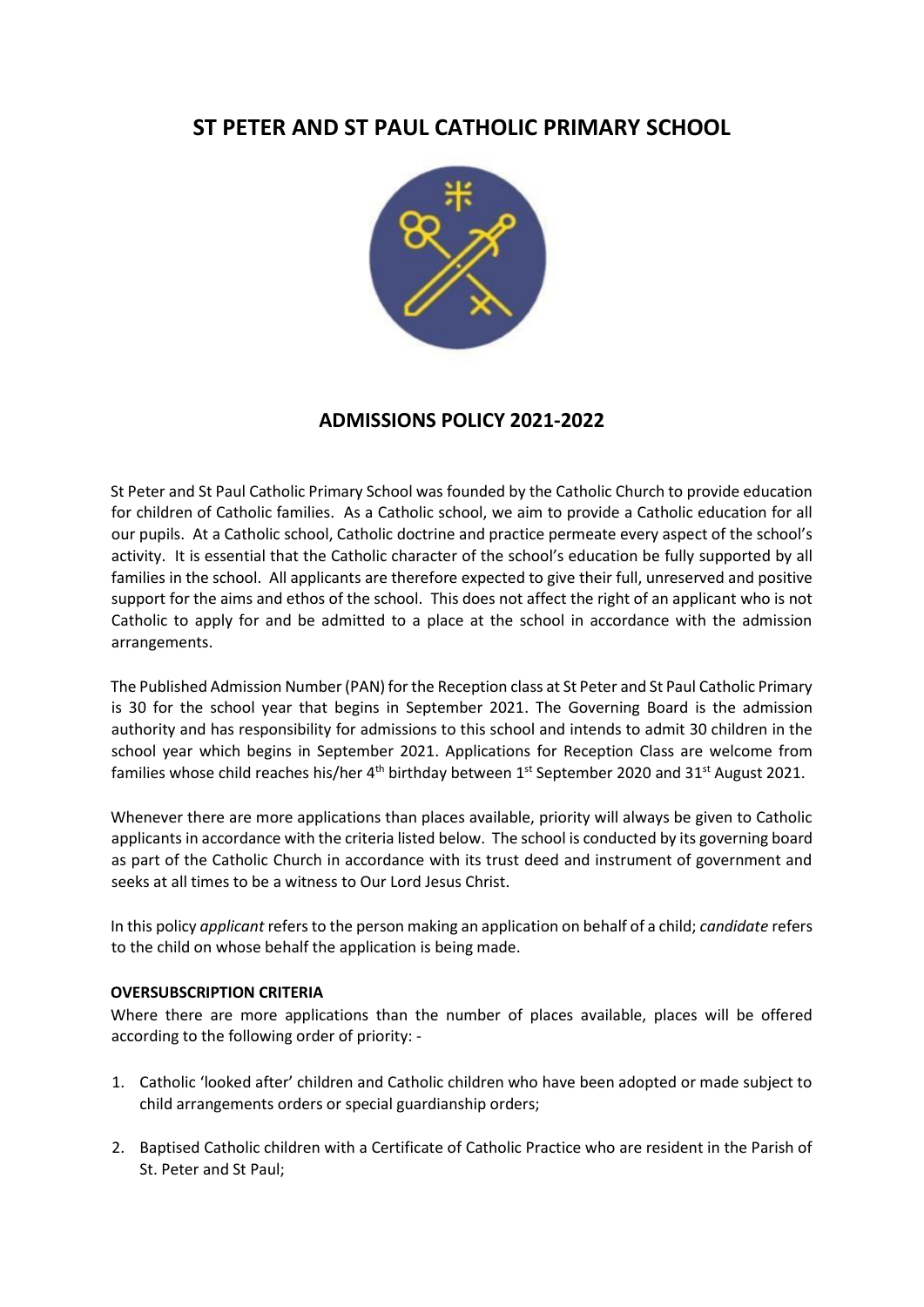- 3. Baptised Catholic children from practising Catholic families who are resident in the Parish of St Joseph's Bunhill Row, St Peter's Italian Church and St Mary Moorfields.
- 4. Other baptised Catholic children with a Certificate of Catholic Practice;
- 5. Other baptised Catholic children;
- 6. Other 'looked after' children and previously 'looked after' children;
- 7. Children of Catechumens and members of an Eastern Christian Church.
- 8. Christians of other denominations whose application is supported by either a certificate of baptism or letter from their Minister of Religion.
- 9. Any other children.

Within each of the categories listed above, the provisions below will be applied in the following order:

- i. The Governing Board will give top priority, within a category, to an application where compelling evidence is provided at the time of application, from an appropriate professional such as a doctor, priest or social worker, of an exceptional social, medical, pastoral or other need of the child, which can only be met at this school.
- ii. The attendance of a sibling at the school at the time of enrolment will increase the priority of an application within a category, so that the application will be placed at the top of the category in which the application is made, after children in (i) above.

### **MULTIPLE APPLICATIONS**

The Governing Board will admit twins and all siblings from multiple births where one of the children is the last ranked with the School's PAN.

### **TIE BREAK**

Where the offer of places to all the applicants in any of the sub-categories listed above would still lead to oversubscription, the places up to the admission number will be offered to those living nearest to the school.

### **FAIR ACCESS**

The school is committed to taking its fair share of children who are vulnerable and/or hard to place, as set out in locally agreed protocols. Accordingly, outside the normal admissions round, the Governing Board is empowered to give absolute priority to a child where admission is requested under any local protocol that has been agreed by both the local authority and the Diocese for the current school year. The Governing Board has this power even when admitting the child would mean exceeding the published admission number.

### **IN-YEAR ADMISSIONS**

Applications for In-Year admissions are made directly to the school. If a place is available and there is no waiting list the child will be admitted. If there is a waiting list, then applications will be ranked by the Governing Board in accordance with the oversubscription criteria. If a place cannot be offered at this time then you may ask us for the reasons and you will be informed of your right of appeal. You will be offered the opportunity of being placed on a waiting list. This waiting list will be maintained by the Governing Board in the order of the oversubscription criteria and not in the order in which the applications are received. Names are removed from the list at the end of each academic year. When a place becomes available the Governing Board will decide who is at the top of the list and make an offer.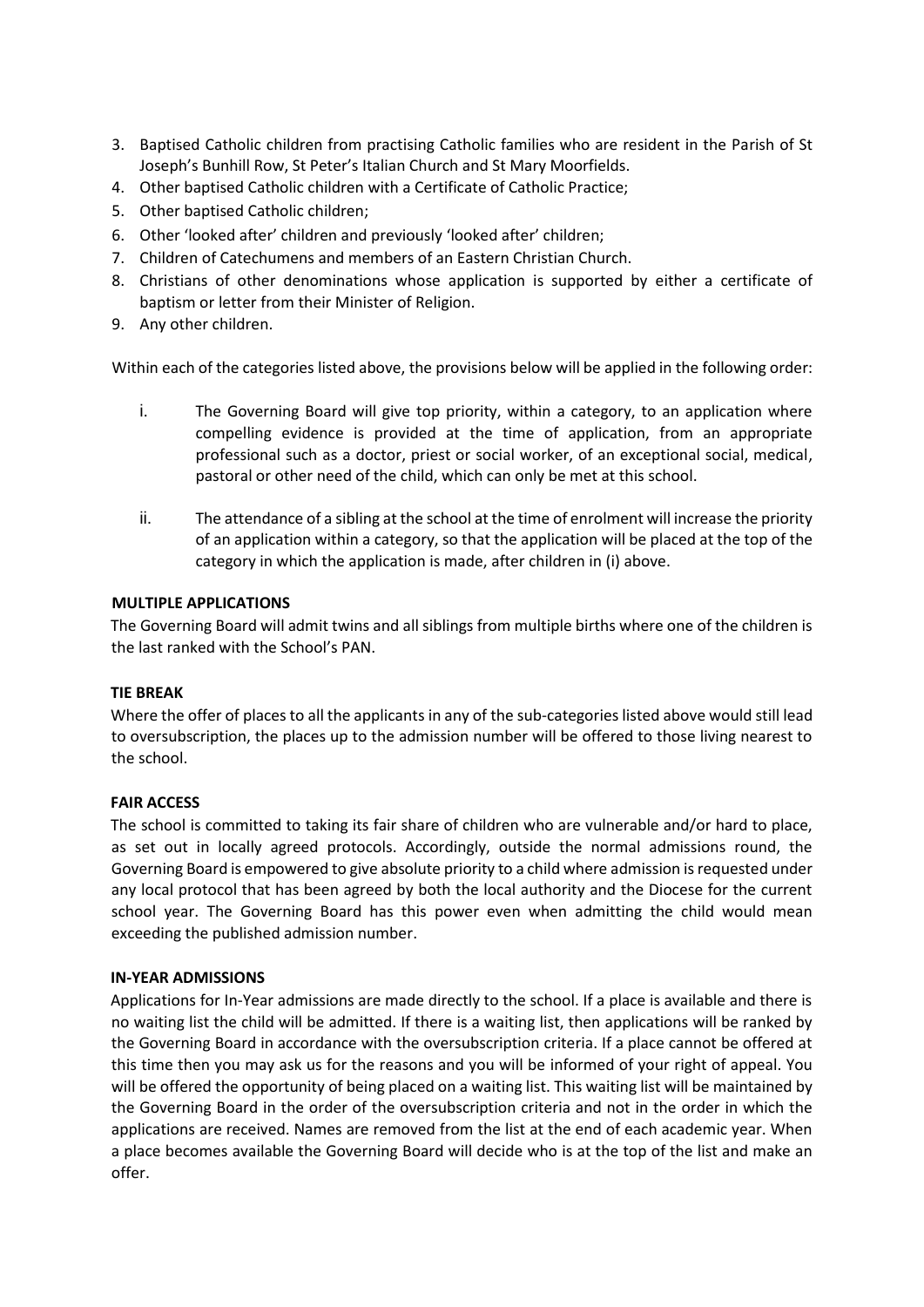### **RECEPTION YEAR DEFERRED ENTRY**

Applicants may defer entry to school up until statutory school age i.e. the first day of term following the child's fifth birthday. Application is made in the usual way and then the deferral is requested. The place will then be held until the first day of the spring or summer term as applicable. Applicants may also request that their child attend part-time until statutory school age is reached. Entry may not be deferred beyond statutory school age or beyond the year of application. Therefore, applicants whose children have birthdays in the Summer term may only defer until the  $1<sup>st</sup>$  April 2022.

### *SUMMER BORN CHILDREN*

If a parent wishes his/her summer born child to start school in Reception in the September following his/her 5<sup>th</sup> birthday i.e. a child born between 1<sup>st</sup> April – 31<sup>st</sup> August being admitted to Reception at 5 years of age, they should make the school aware of this by writing a letter to the Chair of Governors at the time of application. Parents must then submit an application in the normal way. This application will be treated in the same way as all other applications and there is no guarantee that an offer will be made.

### *CHILDREN EDUCATED OUTSIDE THEIR CHRONOLOGICAL AGE GROUP (except Reception applications for summer born children)*

Parents may apply for their child to be educated outside his/her chronological age group i.e. a year behind or a year ahead. Application should be made to the Chair of Governors at the time of application and any supporting evidence should be submitted at the same time. Governors will consider each case on its own merits and permission will only be given in exceptional circumstances.

### **APPLICATION PROCEDURE 2021/22**

In order to make an application, you **must** complete an **application form on the eadmissions system**. Paper application forms are available from your local authority upon request. You **should** also complete the **School's Supplementary Information Form (SIF)** available from the school office or school website. The information on the SIF enables the Governing Board to assess your application fully against the School's criteria in the event of oversubscription. Please return the SIF (in person, this is to ensure the safety and authenticity of all documents) to the school office together with all other relevant paperwork required for your application. If you do not complete both of the forms described above and return them by 15<sup>th</sup> January 2021, the Governing Board will be unable to consider your application fully and it is very unlikely that your child will be offered a place. Applications received after the closing date will be dealt with after the initial allocation process has been completed. The Local Authority will send the outcome on April 19<sup>th</sup> 2021.

Applicants applying under criteria 2-4 should submit a 'Certificate of Catholic Practice' (CCP) by the closing date. This form is available from the priest at the parish where the family normally worships or from the diocesan website a[t www.rcdow.org.uk/schools/governors/admissions](http://www.rcdow.org.uk/schools/governors/admissions) The CCP is required from those wishing to be considered under oversubscription criteria 2 to 4. Those being considered under criterion 5 need a baptismal certificate only.

The local authority will write to you on behalf of the Governing Board with the outcome of your application on 16th April 2021. This information will also be available on line. Parents/carers should accept the place as soon as possible.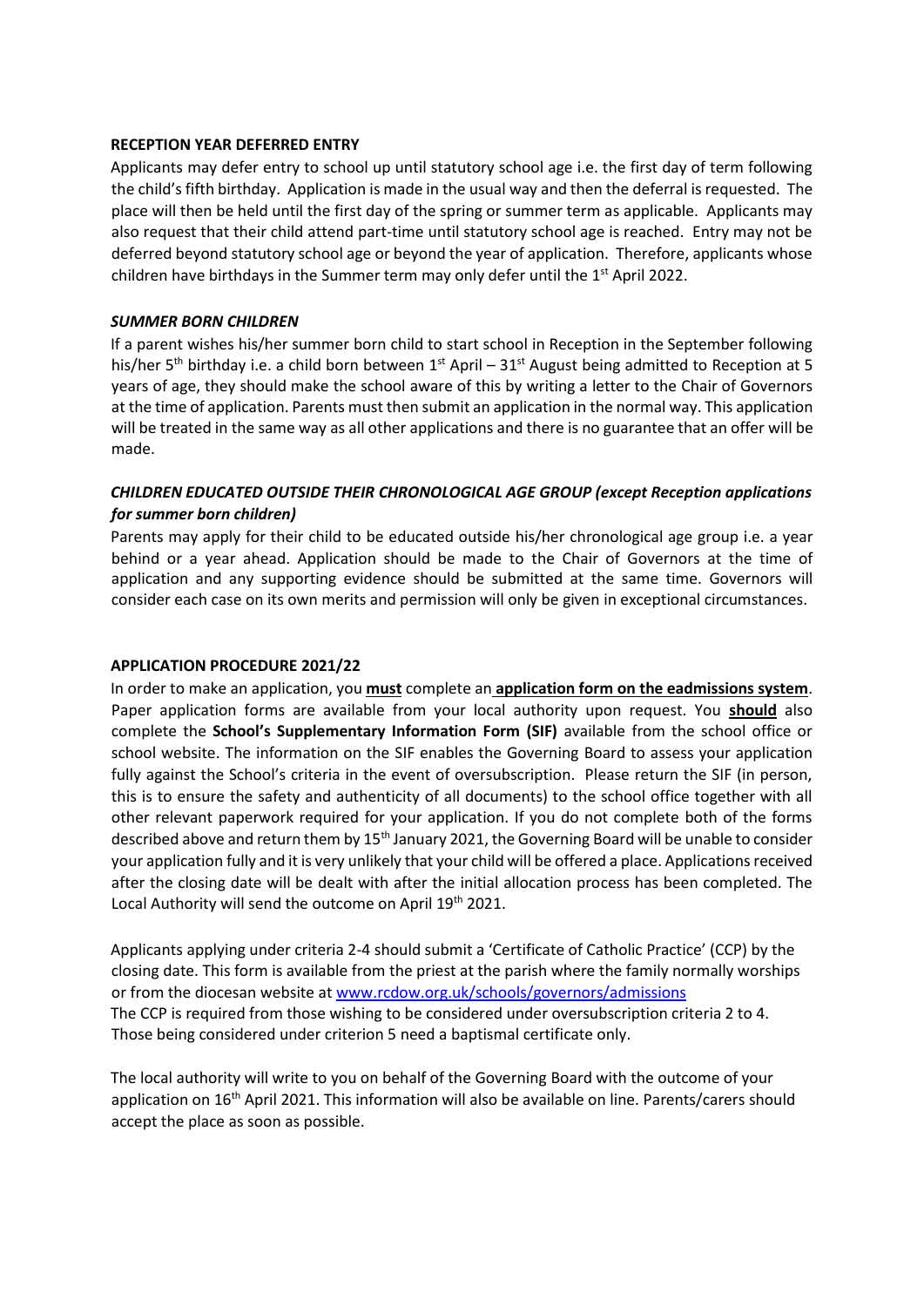### **NURSERY CHILDREN**

Attendance at the nursery **does not** guarantee a place in reception.

Parents of children attending St Peter and St Paul Catholic Primary nursery **must** make a fresh application for reception.

### **RIGHT OF APPEAL**

If you are unsuccessful you may ask us for the reasons for the refusal of a place. These reasons will be related to the oversubscription criteria listed in the policy and you will have the right of appeal to an independent panel. Should you wish to appeal please contact the school as soon as possible for an appeal form on which you must list your reasons for making an appeal. The deadline for appeals is **Friday 28 th May 2021**.

### **WAITING LIST**

In addition to their right of appeal, unsuccessful candidates will be offered the opportunity to be placed on a waiting list. This list will be maintained in order of the oversubscription criteria set out in the policy and not in the order in which applications are received or added to the list. Please note the waiting list is subject to change at any time. Names are removed from the list after one year, unless applicants request in writing to remain on the list.

### **EDUCATION, HEALTH AND CARE PLANS (EHC)**

The admission of pupils with an Education Health and Care Plan (EHC) is dealt with by a completely separate procedure. Details of this separate procedure are set out in the Special Educational Needs Code of Practice. If your child has an EHC plan you must contact your local authority SEN officer. Children with this school named in their EHC Plan will be admitted to the school.

### **CERTIFICATE OF CATHOLIC PRACTICE**

Applicants applying under criteria 2, 3 and 4 should submit a Certificate of Catholic Practice (CCP) by the closing date. This form is available from the School and also on the school website. It is the parent's duty to ensure that the CCP is submitted to the school in good time. The priest will only sign this form if he knows you.

#### **CHANGE OF DETAILS**

If any of the details on either of your forms changes between the date of application and the receipt of the letter of offer or refusal, you **must** inform the School and the local authority immediately. If misleading information is given or allowed to remain on either of your forms, the Governing Board reserves the right to withdraw the place, even if the child has already started at the School.

#### **NOTES (these notes form part of the oversubscription criteria)**

**'Looked after child'** has the same meaning as in S.22 of the Children Act 1989, and means any child in the care of a local authority or provided with accommodation by them (e.g. children with foster parents at the time of making an application to the school).

**'Adopted'**. An adopted child is any child who has been formally adopted, having previously been in care and whose parent/ guardian can give proof of this.

**'Child Arrangements Order'**. A Child Arrangements order is an order under the terms of the Children Act 1989 s.8 settling the arrangements to be made as to the person with whom the child is to live. Children 'looked after' immediately before the order is made qualify in this category.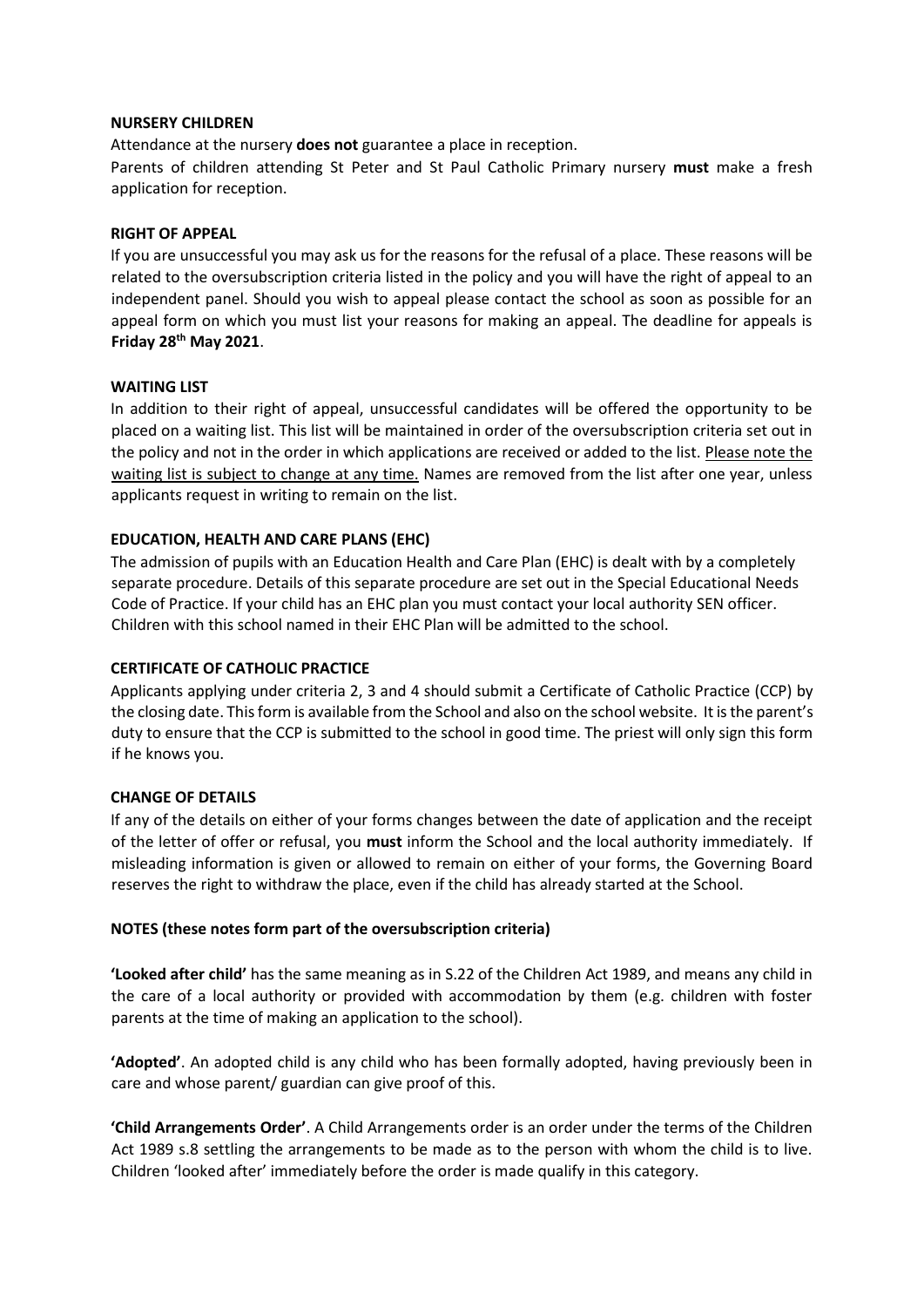**'Special Guardianship Order'**. A special guardianship order is an order under the terms of the Children Act 1989 s.14A appointing one or more individuals to be a child's special guardian(s). Children 'looked after' immediately before the order is made qualify in this category.

**'Parent'** means the adult or adults with legal responsibility for the child**.**

**'Sibling'** means brother or sister, to include adopted brothers and sisters, half brothers and sisters or step brothers and sisters. A sibling relationship does not apply when the older child(ren) will leave before the younger one starts.

**'Catholic'** means a member of a Church in full communion with the See of Rome. This includes the Eastern Catholic Churches. This will normally be evidenced by a Certificate of Baptism in a Catholic church or a Certificate of Reception into the full communion of the Catholic Church.

**'Certificate of Catholic Practice'** means a certificate issued by the family's parish priest (or the priest in charge of the church where the family attends Mass) in the form laid down by the Bishops' Conference of England and Wales. It will be issued if the priest is satisfied that at least one Catholic parent or carer (along with the child, if he or she is over seven years old) have (except when it was impossible to do so) attended Mass on Sundays and holy days of obligation for at least five years (or, in the case of the child, since the age of seven, if shorter). It will also be issued when the practice has been continuous since being received into the Church if that occurred less than five years ago. It is expected that most Certificates will be issued on the basis of attendance. A Certificate may also be issued by the priest when attendance is interrupted by exceptional circumstances which excuse from the obligation to attend on that occasion or occasions. Further details of these circumstances can be found in the guidance issued to priests<http://rcdow.org.uk/education/governors/admissions/>

**'Catechumen'** means a child who is a member of the catechumenate of a Catholic Church. This will normally be evidenced by a Certificate of Reception into the Order of Catechumens.

'**Eastern Christian Church**' includes Orthodox Churches, and is normally evidenced by a Certificate of Baptism or Reception from the authorities of that Church.

**'Children of other Christian denominations'** means: children who belong to other churches and ecclesial communities which, acknowledging God's revelation in Christ, confess the Lord Jesus Christ as God and Saviour according to the Scriptures, and, in obedience to God's will and in the power of the Holy Spirit commit themselves: to seek a deepening of their communion with Christ and with one another in the Church, which is his body; and to fulfil their mission to proclaim the Gospel by common witness and service in the world to the glory of the one God, Father, Son and Holy Spirit. An ecclesial community which on principle has no credal statements in its tradition, is included if it manifests faith in Christ as witnessed to in the Scriptures and is committed to working in the spirit of the above. All members of Churches Together in England and of CYTÛN are deemed to be included in the above definition, as are all other churches and ecclesial communities that are in membership of any local Churches Together Group (by whatever title) on the above basis.

**'Resident' –** A child is deemed to be resident at a particular address when he/she resides there for more than 50% of the school week.